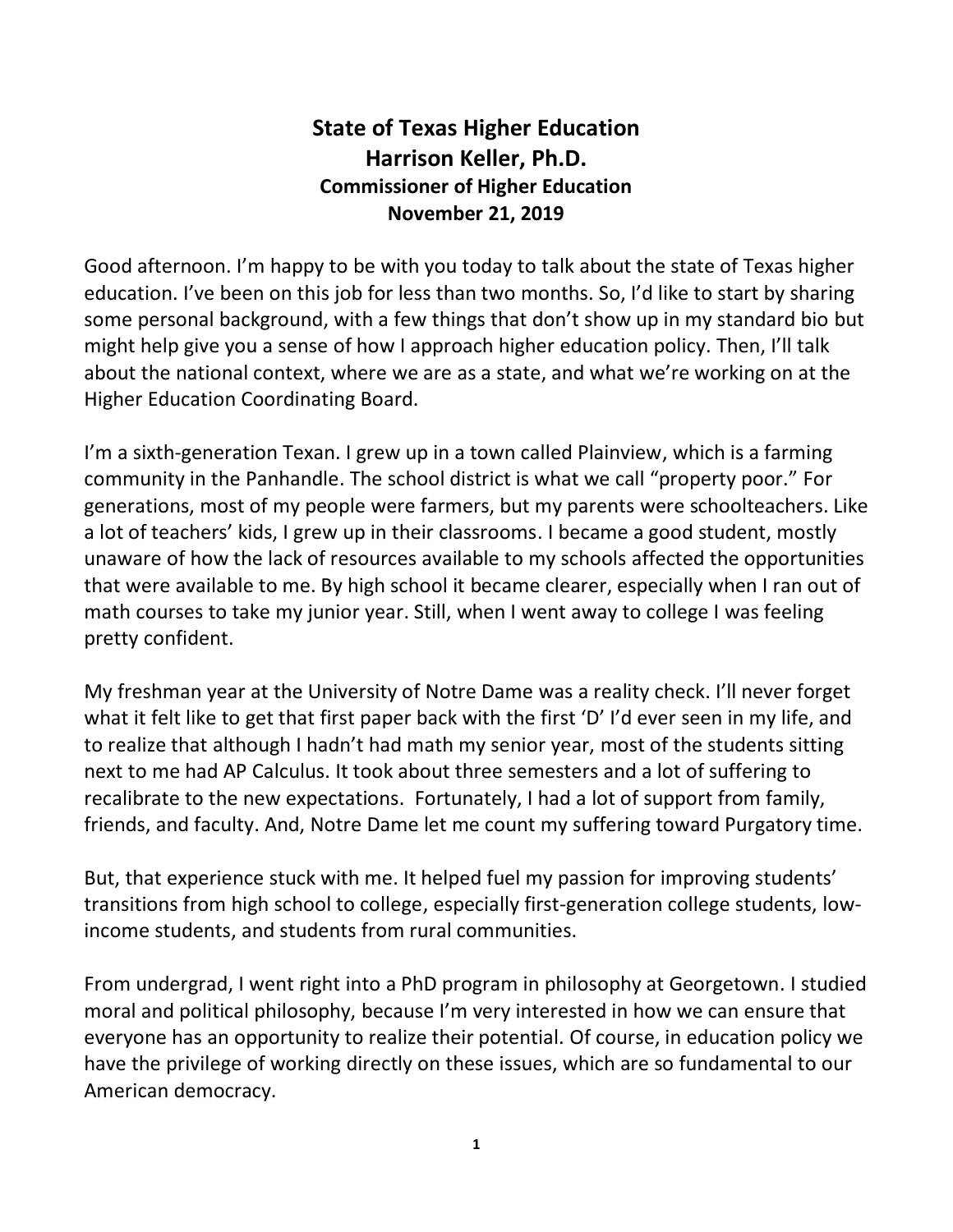So, I came home to Texas to work in the legislature, and later at UT Austin. Over more than two decades I was able to work on almost every aspect of Texas public and higher education budget and policy as legislative staff, and as a UT administrator and faculty member. I had the privilege of serving in the Navy as a reserve intelligence officer. Most importantly, I am a dad to four of the best kids ever. However, a little over a year ago, my wife and I tragically lost our youngest daughter to a rare brain cancer.

Now, I'm excited and humbled to serve our great state as commissioner, and I'm grateful to the appointed board and Governor Abbott for this opportunity. I know the transformative power of education firsthand. I understand that opportunities for students to prepare for college and participate in the great benefits of Texas still vary dramatically across our state. And, I appreciate how much our great state depends on higher education institutions to drive opportunity, innovation, and public health.

## **National context**

The need for postsecondary education has never been greater than it is today. And, the strength of our colleges and universities in research and development has never been more vital for our state, our society, and our economy. This is especially true as the pace of change in technology and the economy accelerates, and as other nations invest in their own higher education systems.

In the Great Recession, the United States lost approximately 7.2 million jobs, including 5.6 million that required only a high school diploma. The good news is that the recovery has been strong. By 2016, the US economy had added more than 11.4 million net new jobs. But, the recovery didn't reach everyone. As Georgetown's Center for Education and the Workforce [pointed out,](https://cew.georgetown.edu/cew-reports/americas-divided-recovery/) only about 80,000 jobs that required only a high school diploma had come back. Another way to say this is that through 2016, American workers with only a high school education experienced almost no recovery. Almost all job growth—99 percent—went to workers with at least some postsecondary education.

Students' financial [returns](https://www.urban.org/sites/default/files/publication/99078/evaluating_the_return_on_investment_in_higher_education.pdf) on their investments in postsecondary education can [vary](https://cew.georgetown.edu/cew-reports/5rules/) substantially by major, degree level, [institution,](https://cew.georgetown.edu/cew-reports/collegeroi/) and other factors. Still, the [data](https://data.census.gov/cedsci/table?q=Employment%20Status%20in%20the%20United%20States&hidePreview=true&table=S2301&tid=ACSST1Y2018.S2301&t=Employment%20and%20Labor%20Force%20Status&g=0100000US&vintage=2018&layer=state&cid=S2002_C01_001E&lastDisplayedRow=40) is clear. Most new job opportunities in the United States require at least some postsecondary education. Not surprisingly, unemployment and labor participation rates are far better for college graduates than for adults with only a high school diploma. The differences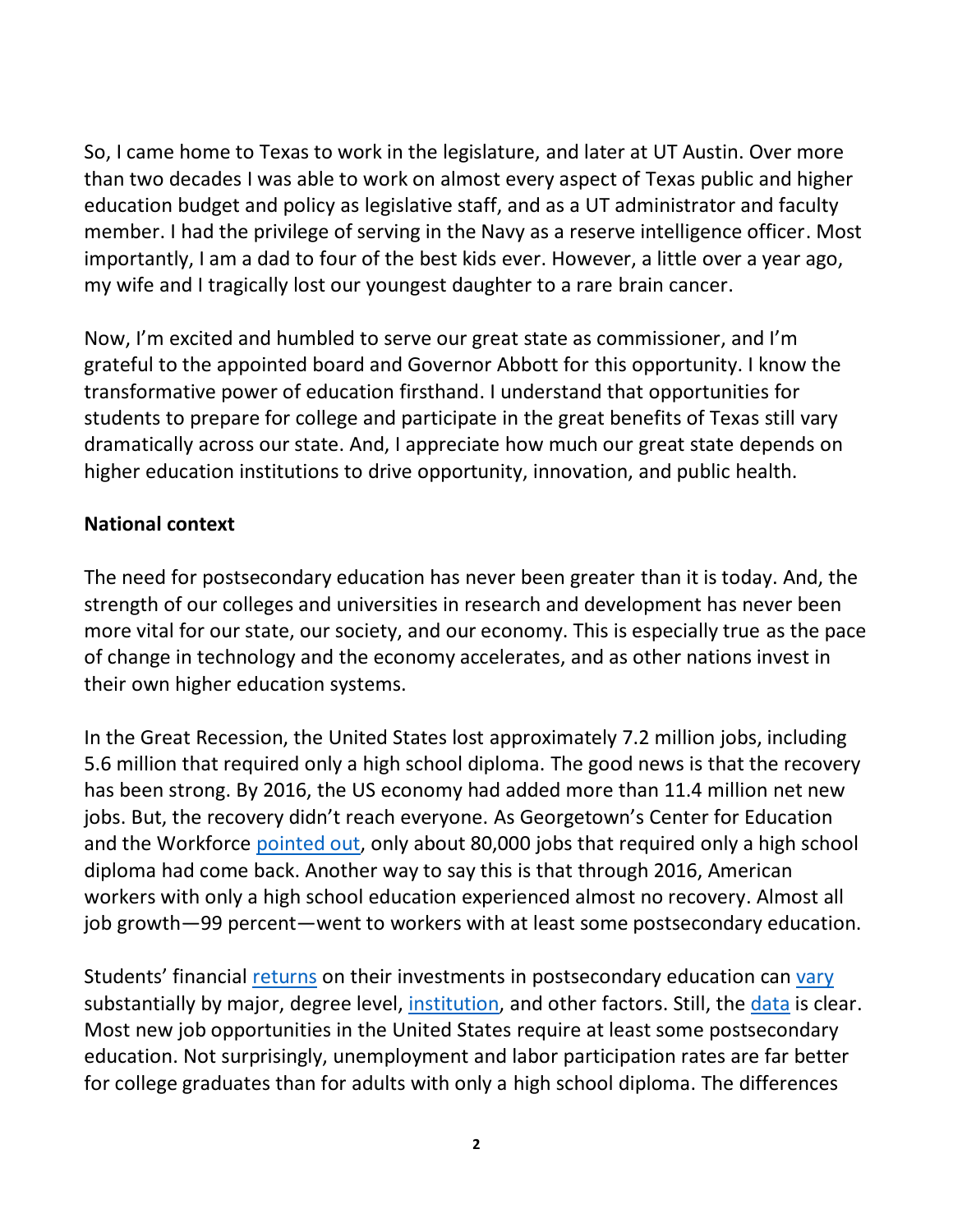aren't subtle. In [2018,](https://data.census.gov/cedsci/table?q=Employment%20Status%20in%20the%20United%20States&hidePreview=true&table=S2301&tid=ACSST1Y2018.S2301&t=Employment%20and%20Labor%20Force%20Status&g=0100000US&vintage=2018&layer=state&cid=S2002_C01_001E&lastDisplayedRow=40) unemployment for Americans with only high school diplomas was more than 80 percent greater than for those holding bachelor's degrees.

Despite these compelling statistics, public skepticism about higher education has been increasing rapidly. Last year, a [Pew](https://www.pewresearch.org/fact-tank/2018/07/26/most-americans-say-higher-ed-is-heading-in-wrong-direction-but-partisans-disagree-on-why/?utm_source=AdaptiveMailer&utm_medium=email&utm_campaign=18-7-26%20Higher%20ed%20press%20release&org=982&lvl=100&ite=2932&lea=651931&ctr=0&par=1&trk=) study found that a solid majority of American adults, 61 percent, believe that higher education is heading in the wrong direction. [Gallup](https://www.insidehighered.com/news/2018/10/09/gallup-survey-finds-falling-confidence-higher-education) also reported unusually steep declines in the numbers of Americans who say they have confidence in higher education. Now, some of these findings might reflect cultural and political concerns more than economic concerns. [Other](https://medium.com/third-way/americans-agree-higher-education-is-crucial-b5be4a4f830b) studies have found large majorities who agree that education beyond high school is something most students should pursue, and who agree that postsecondary education makes it easier to find a good job. But, in one of the most troubling findings, half of respondents without college degrees in a recent national study said they didn't think college would be a good investment "because it will lead to debt with little chance of finding a good paying job."

The picture that emerges suggests great tension. On one hand, the leading American research universities and academic medical centers are still the envy of the world. The majority of Americans and [Texans](https://www.wgu.edu/newsroom/press-release/2019/texas/wgu-texas-higher-ed-poll-1-16-19.html) seem to agree that postsecondary education is important, and they understand that employers value graduates. On the other hand, there are deep concerns about debt and the costs of higher education. Adults without college degrees are [divided](https://www.publicagenda.org/reports/a-major-step-what-adults-without-degrees-say-about-going-back-to-college/) about whether they think college is accessible and whether the financial risks would be worth the potential rewards *for them*. This last finding should be a wake-up call for every American college and university.

Our response must be even greater commitment to our public mission. For decades, American colleges and universities have taken public trust and confidence for granted. Today, students, families, employers, and policymakers are asking pointed questions about cost and value. The intensity of this criticism is not going away. It will more than likely increase, especially given the ways higher education issues are being framed in national debates and political campaigns.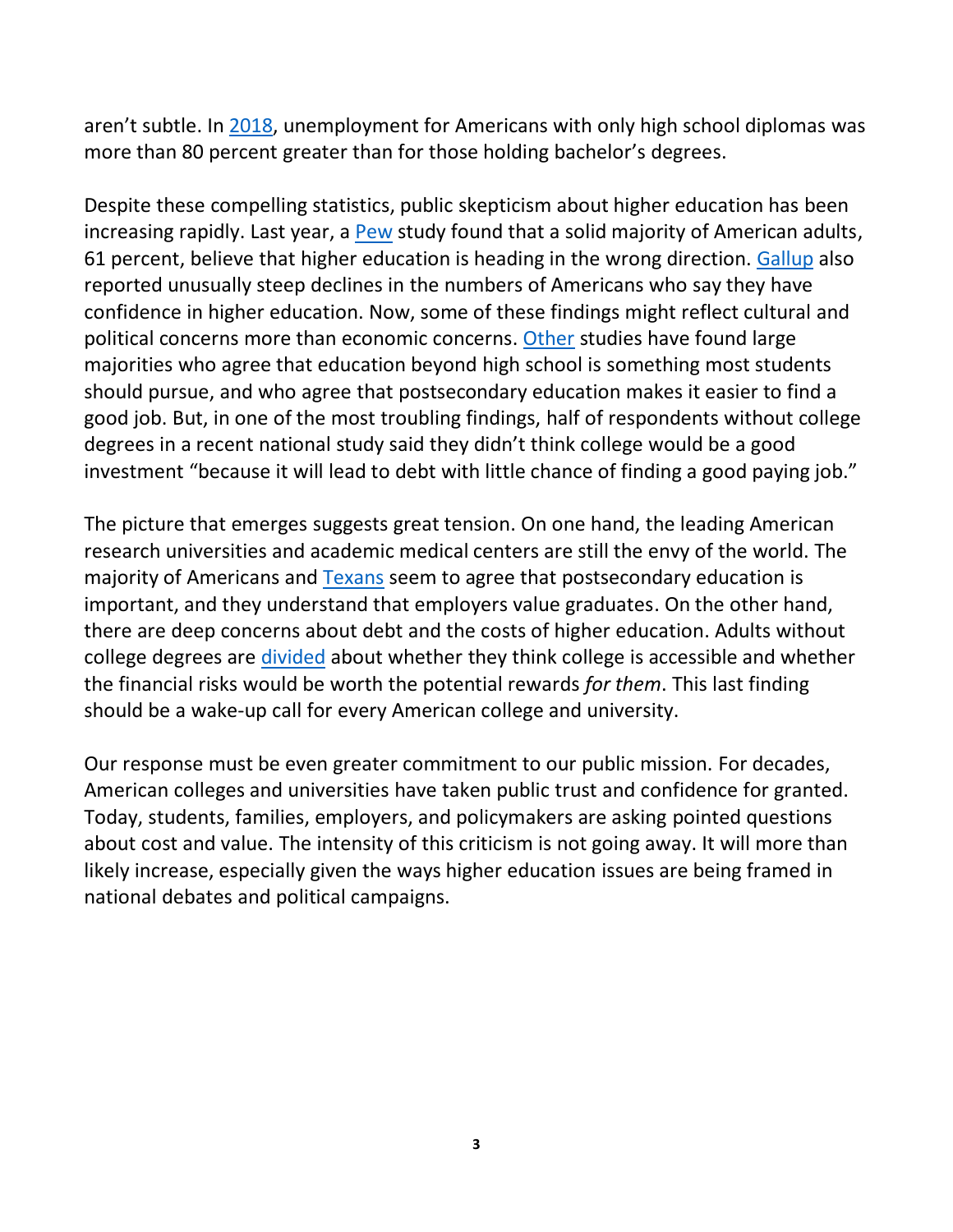## **Texas context and** *60X30TX*

Texas has a rich history of going our own way, so it is no surprise that we're not experiencing all the trends we see in other states. In particular, unlike in Mid-Atlantic, New England, and Midwestern states, our population of high school graduates is steadily [increasing.](http://www.texaseducationinfo.org/) Texas is relatively young and diverse, and our economy has been expanding rapidly.

Although the Great Recession was painful for Texas, we didn't experience the same job losses the rest of the nation did. Between 2008 and 2010, we lost about 260,000 jobs that required high school diplomas or associate's degrees. In the same period, however, we *added* more than 293,000 jobs that required bachelor's degrees or higher. Since 2010, we have gained more than 400,000 jobs that only require a high school diploma, and 680,000 jobs that require some postsecondary education or associate's degrees. We've also added *another* 1.3 million jobs that require bachelor's degrees or higher.

Today, Texas has more students in public schools than twenty nine other states have people. Texas enrolls more students in higher education than the total population of ten other states. If Texas were an independent country we would be the world's tenth [largest economy,](https://en.wikipedia.org/wiki/Economy_of_Texas) bigger than Canada, with a geographic footprint [larger than France.](https://www.wideopencountry.com/how-big-is-texas/)

I say these things partly because I love to say them out loud, in the tradition of "it ain't bragging if it's true." More importantly, they suggest to me that for Texas to maintain and advance our competitive position, we can't mimic what other states have done. We have to innovate and lead in ways that work for Texas, that build trust with our public, and that reinforce our increasingly important role in the national and global economies.

Truly, Texas is like a whole 'nother country. As Texas higher education leaders, we have to recognize and embrace our unique public responsibilities, expand opportunities for more students than we've ever served before, and innovate on behalf of tomorrow's Texas. The future of our state and our nation depend on it.

In 2015, the Texas Higher Education Coordinating Board convened a distinguished group of leaders to consider state goals for Texas higher education. The result was called *60X30TX*. It includes four broad goals, with the central goal being that by 2030, 60 percent of our younger working population, aged 25-34, should have some sort of postsecondary credential.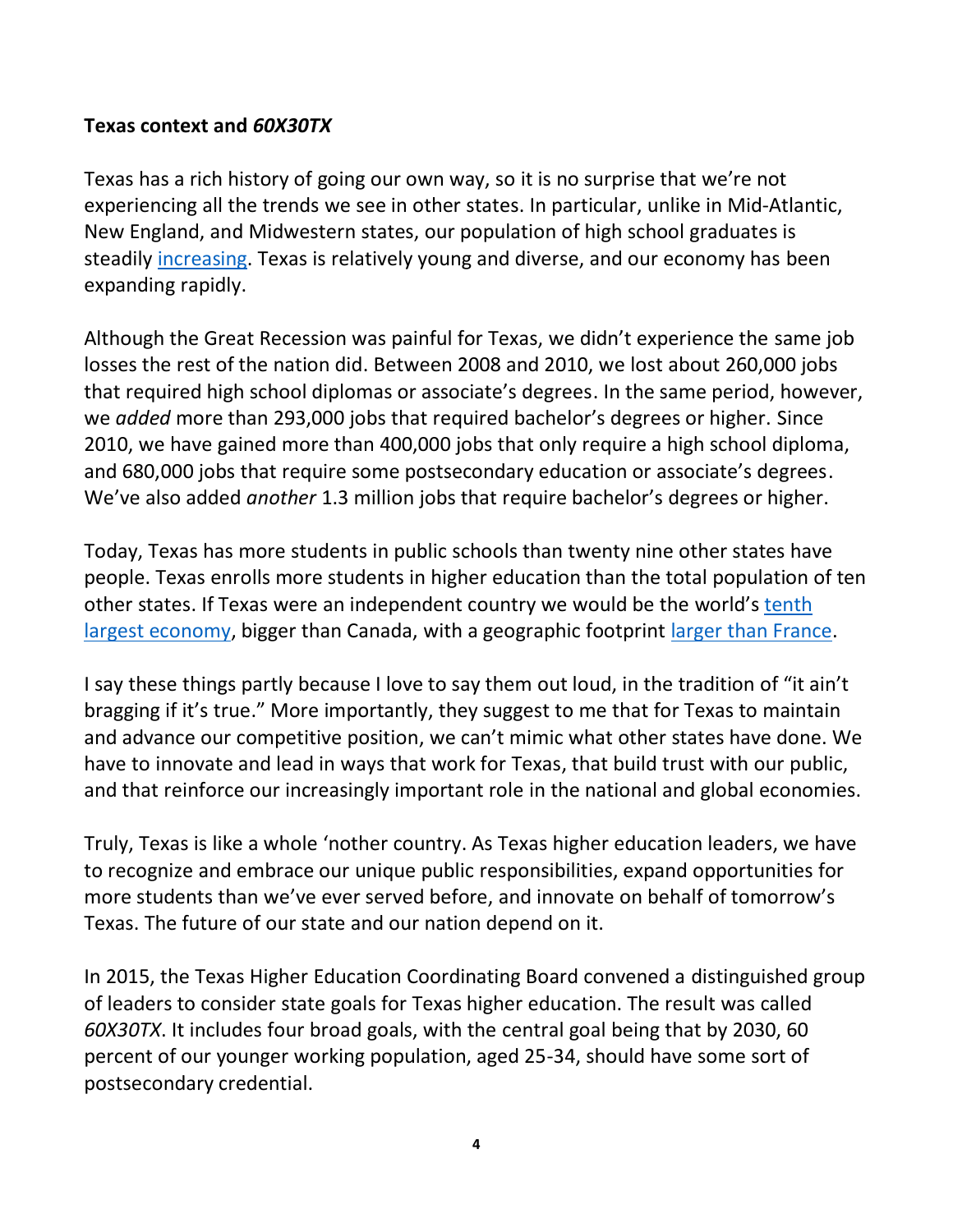In a few minutes you'll hear a detailed briefing about where we are on the *[60X30TX](http://www.60x30tx.com/)* goals. On most of these goals, we've made modest progress or held steady. But, it's been a few years since *60X30TX* was adopted, and it's a good time to ask whether some of the goals might need to be refined or updated.

So, as you examine these [data](http://www.60x30tx.com/media/1518/2019-60x30tx-progress-report.pdf), I'd ask you to consider three points.

First, I'd argue that we shouldn't stop with the general concept of *60X30TX*. All of us here would probably agree that it's desirable to increase educational attainment in Texas. But, it isn't enough to say 60 percent of current high school and college students and young adults ought to achieve *any* sort of postsecondary certificate or degree, whatever it may be. Some credentials will be especially important for the future of our state. Some will be more valuable for Texas students and their families.

On a related note, we have large numbers of adult learners who are too often ignored. More than 3.9 [million](https://data.census.gov/cedsci/table?q=Educational%20Attainment%20in%20the%20United%20States&g=0400000US48_0100000US&hidePreview=true&table=S1501&tid=ACSST1Y2018.S1501&lastDisplayedRow=67) Texans have some college and no degree. At the agency, we estimate that more than a third of these have student debt. As the economy changes, many Texans with or without degrees will need to reskill and [upskill.](https://cew.georgetown.edu/cew-reports/manufacturing/)

*All* Texans deserve to be able to access affordable, high-quality learning opportunities that lead to credentials *of value—*postsecondary credentials that will unlock their potential, help them provide for their families, and pursue their dreams.

The second point is that *60X30TX* as defined today is silent about a fundamental responsibility of great colleges and universities: their essential role in research and development. Governor Abbott was right to highlight this role five years ago when he set a goal for multiple Texas universities to be counted among the top ten American public research universities, and the Texas Legislature has been right to invest in this mission. Over the past few years, the State of Texas has been moving in a strong positive direction in state [support for R&D.](https://www.nsf.gov/statistics/state-indicators) However, we still seriously lag in federal research obligations to our institutions, and are not where we should be in venture capital coming to Texas. This issue is critical for the future competitiveness of our state.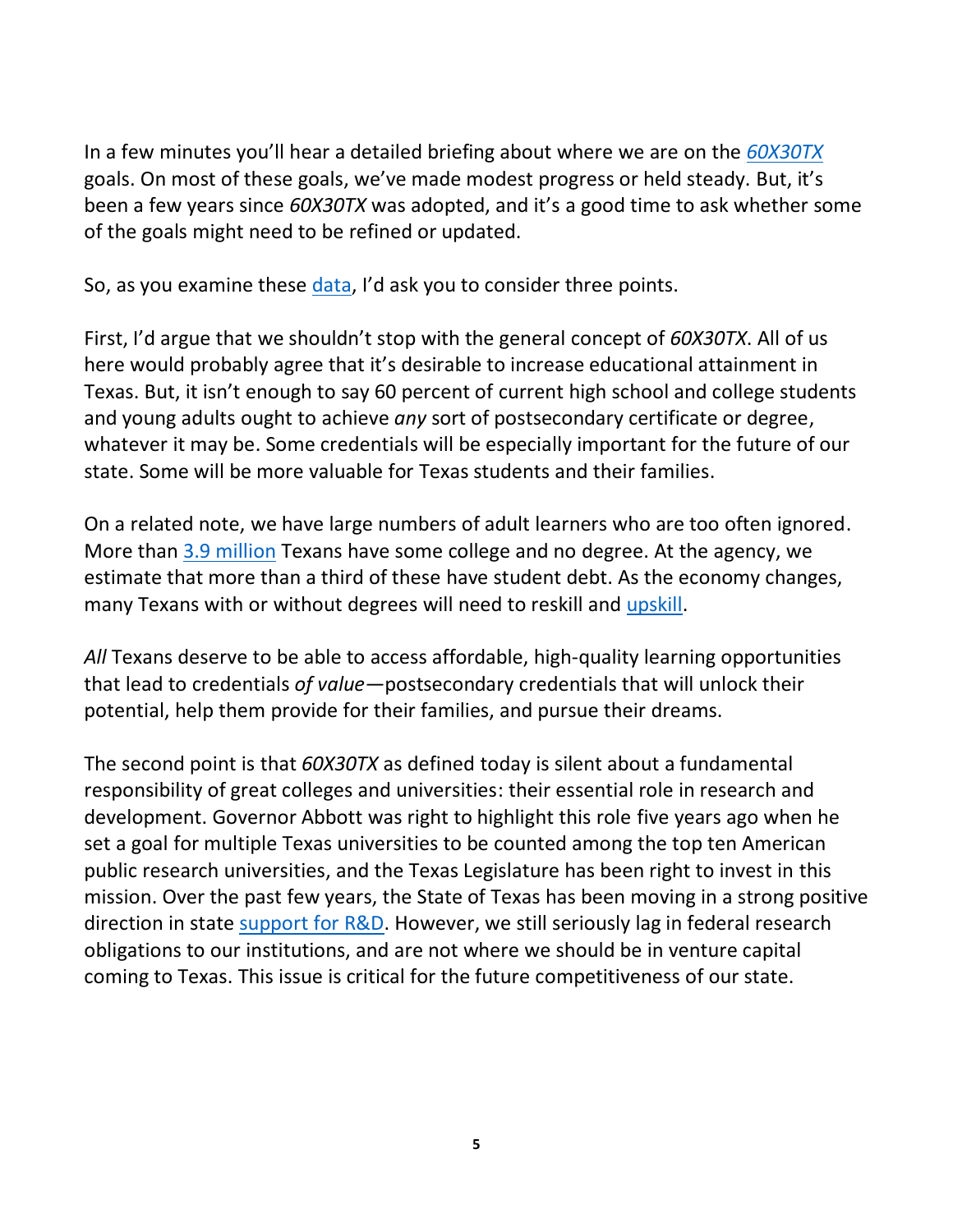The third point is that over the past year, I've heard increasing skepticism about *60X30TX*. As you'll see in the data, some of this skepticism might seem well-founded. It simply isn't possible to achieve the attainment goal of *60X30TX* by making marginal improvements and doing the same things we're doing today, but just a little better.

As higher education leaders, it's important to confront the deep challenges before us. In part, they are arising because a strong and growing consensus that postsecondary education is essential and leads to a better quality of life is *colliding* with deep and growing public concerns about access, cost, and debt. In that context, holding steady isn't good enough. We have to be open to doing things differently, and accelerating the pace of educational innovation.

Now, I'm sure none of you came here to listen to a newly christened state bureaucrat drone on. You want to know what the Higher Education Coordinating Board, under my leadership, will mean for you and your institutions.

First, let me assure you that the board, the agency, and I are all committed to working *in partnership with* and *on behalf* of you and your institutions, with our Governor, legislators, employers, public school administrators, funders, national organizations, and accreditors. One of the statutory responsibilities of the Coordinating Board is to *advocate* for Texas higher education, and we will renew our commitment to that responsibility.

We will commit to *understand* your unique missions, challenges, and accomplishments. We will *support* your efforts to increase your students' successes. We will work with you and your teams to help *elevate the profile of Texas institutions* in Austin, in Washington, with the media, in national rankings, and with the general public. We will also work with you and with our state policymakers to *inform* development of ambitious, innovative Texas higher education policy.

I can't promise I will always make you happy, but I can promise I will always listen and be open to other ideas.

Over the next several months, you will be hearing more from the agency about degree productivity. The State of Texas has adopted an ambitious goal to educate more people to higher standards than ever before. As we work on this goal, we have to keep today's students in mind.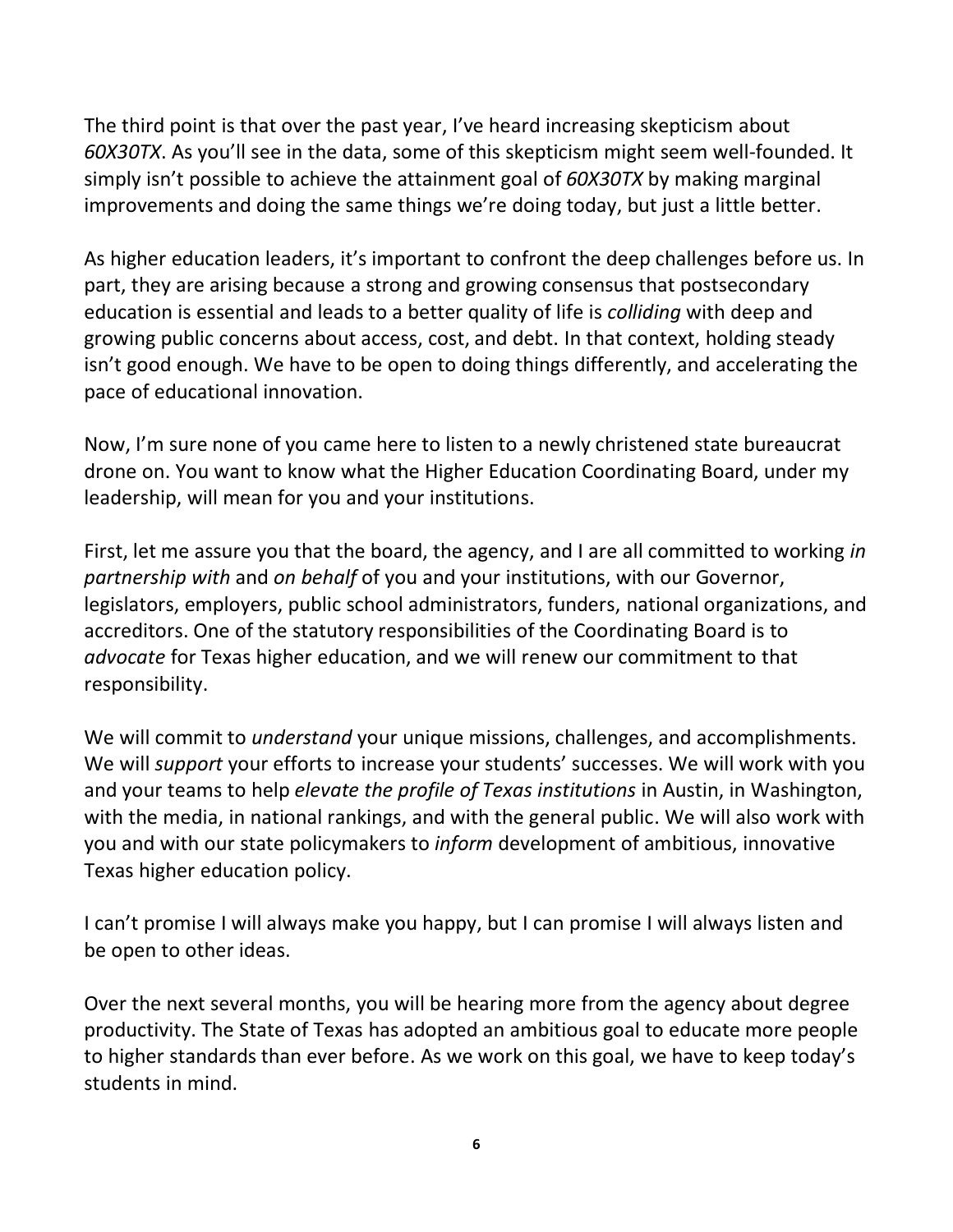After I received my Plainview High School diploma, I enrolled in one postsecondary institution, and when I graduated four years later, all the credits that counted towards my college degree were awarded by that same institution. That isn't how most students go to college today. Most Texas students accumulate college credits from multiple institutions, often before they graduate high school. Sometimes they're co-enrolled at multiple institutions. An increasing number of our students have outside responsibilities that don't line up with a traditional residential campus experience.

To help accelerate the pace of educational innovation, there are a number of tools the agency can offer to support your institutions. One of the most important is rich data from school districts, colleges, universities, state agencies, and national partners. We will commit to making this data more accessible and *useful*, to help inform and support your planning and operations, and to better inform Texas students and their families about educational and career opportunities.

In particular, my team and I will work closely with your institutions to help make the pathways to high-value credentials clearer for Texas students and their advisers. We will also make changes in how we report data to better reflect institutions' contributions to student success. The State of Texas doesn't need to be constrained in how we measure student success by the federal methodologies for calculating graduation rates. We will do a better job of honoring multiple institutions' contributions.

Finally, one of the most important ways the Coordinating Board can support educational productivity and innovation is to renew our commitment to coordinate among higher education institutions. My emphasis will be on *coordinating*, which is importantly different from *micromanaging*. We will work diligently to carry out our statutory responsibilities and follow the law. However, there will be a higher bar for the agency to preempt local decisions about individual course and program design. We should be putting our energy into understanding and sharing information about the value of courses and credentials, not nitpicking course descriptions and creating arbitrary reporting requirements.

Now, as I've discussed with many of your chancellors and presidents, I need your help on multiple fronts. We'll ask you to work with us as we update and streamline agency processes and operations, and build new capabilities that allow us to work more effectively with you. We'll ask you to work with us on policy options for the upcoming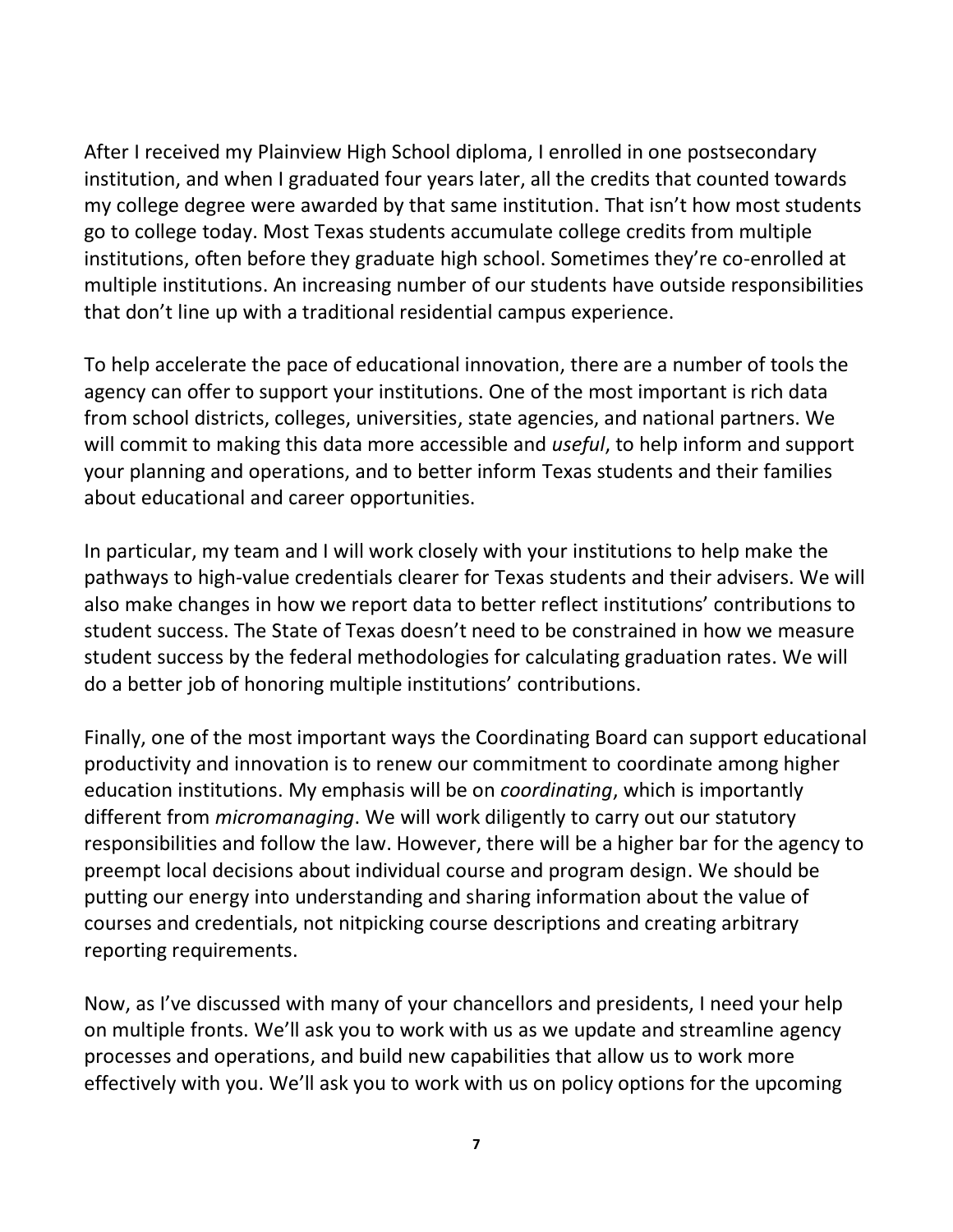Texas legislative session and the next Congress. We'll ask you to share your expertise and assist in data analysis, policy reviews, and program design. Most of all, we will need to maintain an ongoing and trusted dialogue, so we can work together to identify and address issues before they become major roadblocks.

When you feel like I'm doing a great job, please tell my mother. When you feel like we're going off the tracks, please tell me directly.

## **Conclusion**

Today, the state of Texas higher education is uneven, but with tremendous potential. Although we face serious challenges—and in truth, what we're seeing in the data isn't where we want to be—we know there are many examples of Texas institutions that have been making great progress. They're producing exciting, innovative work on the ground we can learn from and build on.

The future competitiveness of Texas will depend on how well we unlock the potential of Texas talent, including high school and college students, adult learners, faculty, and higher education leaders.

We need to work together, across institutional boundaries, so all students, regardless of race, ethnicity, or income can fully participate in, benefit from, and contribute to the future of Texas. We need clearer and more flexible pathways to high-quality educational opportunities and high-value credentials. And, we need more focused attention on strengthening our research and development capabilities.

To keep Texas competitive, we can't just make incremental progress. We have to work with urgency, much faster than higher education institutions and the agency have historically operated. We have to work together to accelerate the pace of innovation.

At the agency, we will support your work to advance your students' academic and career success and strengthen our state's vital higher education infrastructure. I hope we can affirm to each other today that we won't let the way we've always done things hold Texas back.